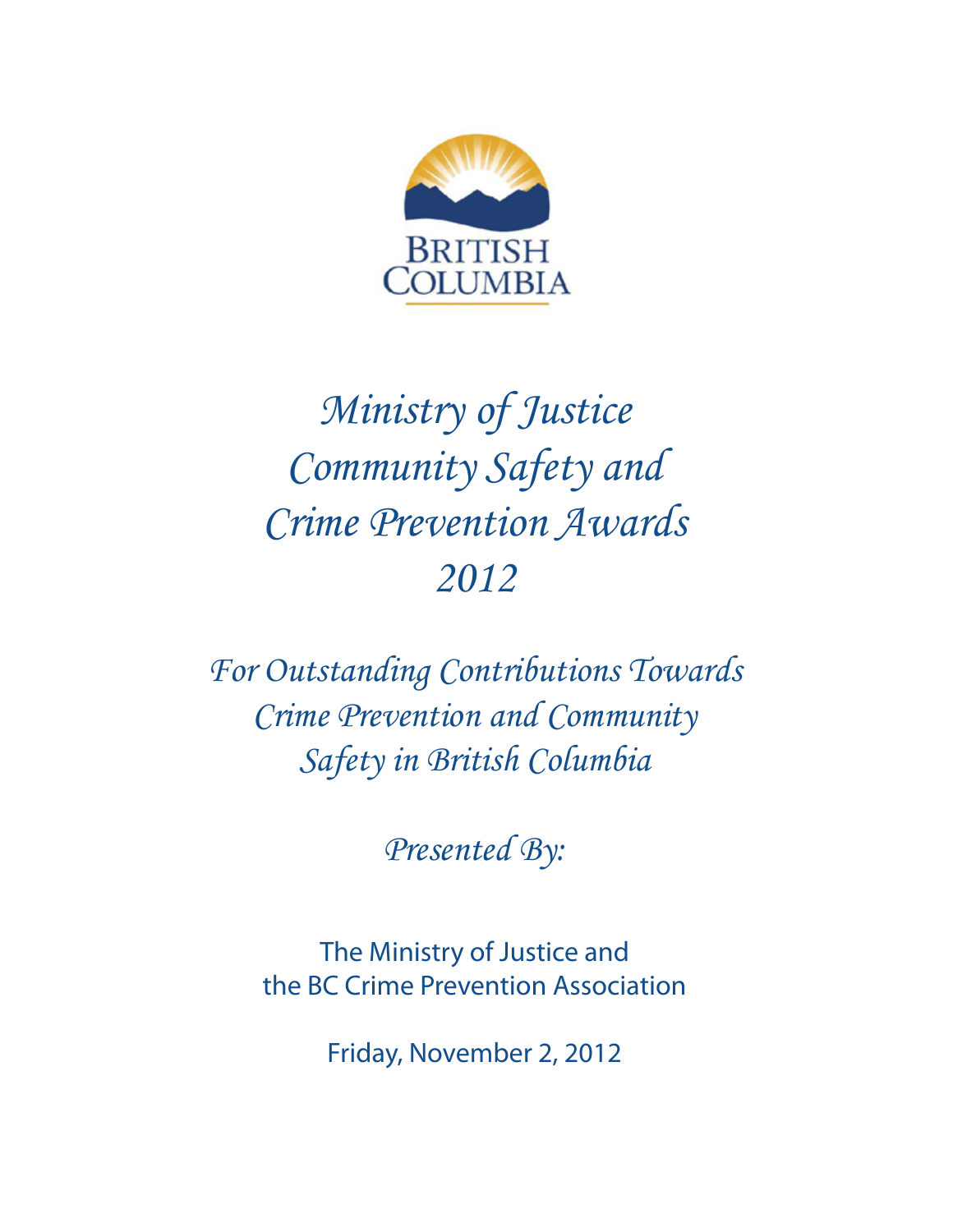# *A Message from the Minister*



I'd like to express my heartfelt congratulations to the recipients of the 2012 Ministry of Justice Community Safety and Crime Prevention Awards. The recipients of these awards have demonstrated how commitment, perseverance, and innovation in crime prevention efforts can help make communities in British Columbia safer. Their dedicated efforts will, no doubt, inspire others to follow their example of service.

These awards remind us that we all have a role to play in helping to build safe communities where families can thrive. The diversity of recipients today also reminds us that concerned citizens of all ages who want to make a difference can and are making a difference in our communities.

On behalf of the Ministry of Justice and all British Columbians, thank you to the 2012 award recipients for your contributions to crime prevention and community safety in British Columbia.

Sincerely,

Shirley Bond Minister of Justice and Attorney General

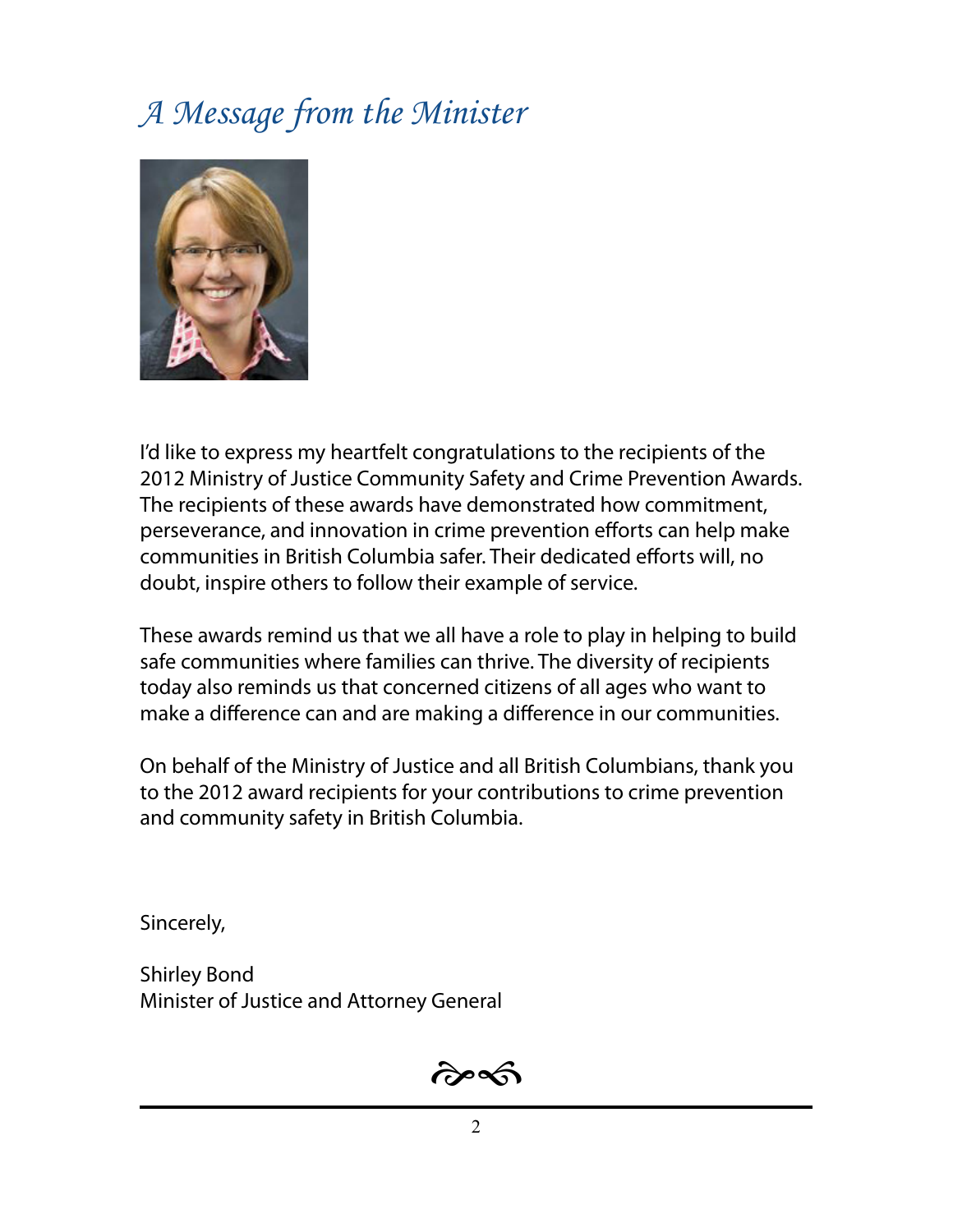# *The 2012 Ministry of Justice Community Safety & Crime Prevention Awards*

Each year the Ministry of Justice hosts the Community Safety and Crime Prevention Awards to celebrate and recognize the individuals and groups that have made outstanding contributions to crime prevention and community safety in British Columbia.

This year, the awards are part of Crime Prevention Week, which takes place from November 1 to 7. Crime Prevention Week provides an opportunity for people across British Columbia to organize and participate in events that promote the importance of community assessment, awareness, and action towards addressing and preventing crime and violence in their communities.

Nominations for the Community Safety and Crime Prevention Awards have been reviewed by representatives from the provincial Safe Communities Working Group (SCWG). The Working Group brings provincial partners together with the common goal of keeping the Province's communities safe. SCWG members include:

B.C. Crime Prevention Association Block Watch Society of B.C. B.C. Crime Stoppers Children of the Street Society RCMP "E" Division National Crime Prevention Centre Ministry of Justice

This year's award nominees have demonstrated a high level of committment to crime prevention in their communities. These awards are in honour of the time and effort given by individuals and groups across British Columbia in making our communities safe.

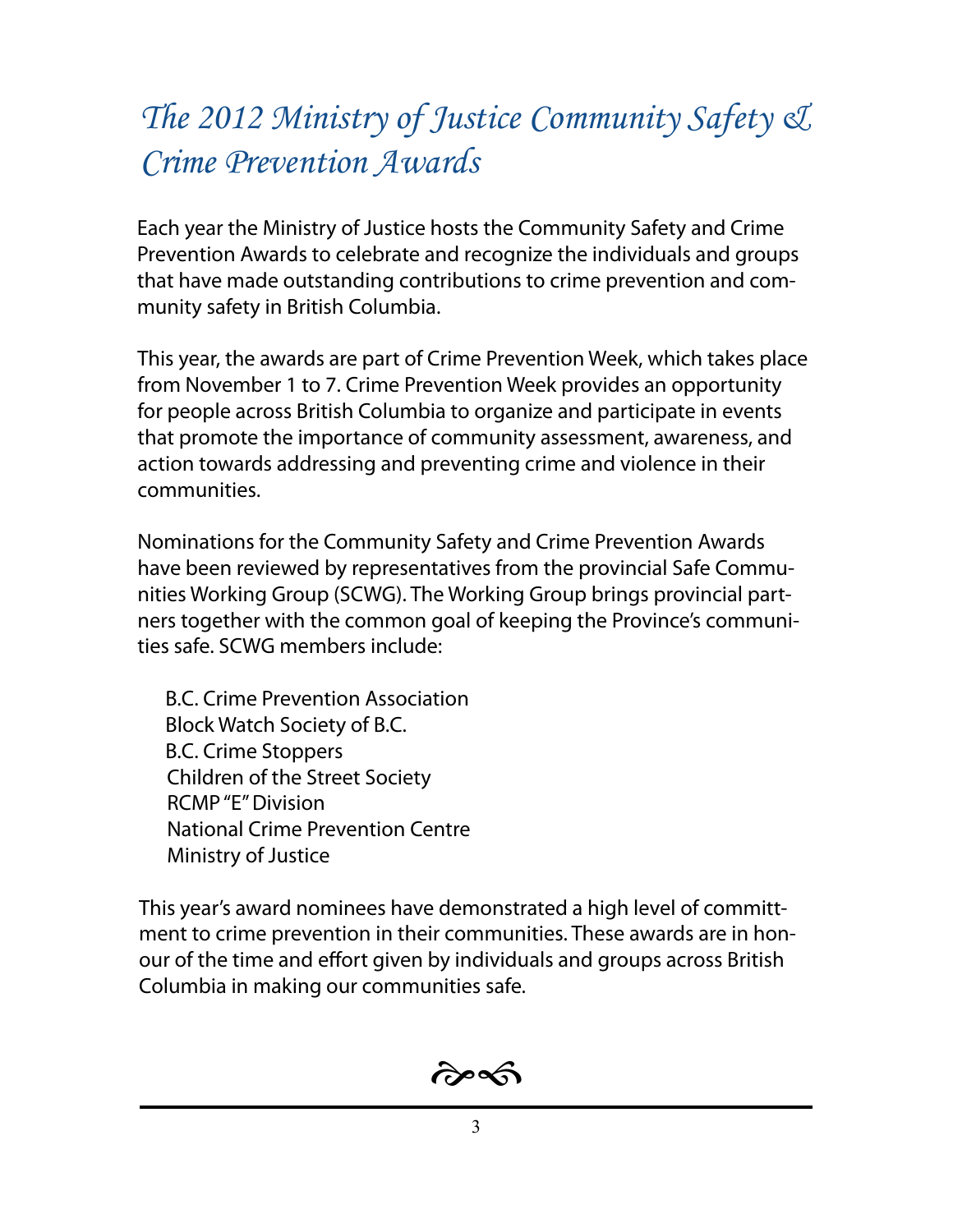### *The Award Categories*

Anthony J. Hulme Award of Distinction - Lifetime Contribution

Kenneth M. Lemckert Community Policing Award

Wael T. Audi Youth Policing Award

Crime Prevention and Community Safety Awards - Community Group or Organization - Individual

Children or Youth Leadership Award

Media Award

Corporate Award

Volunteer Award

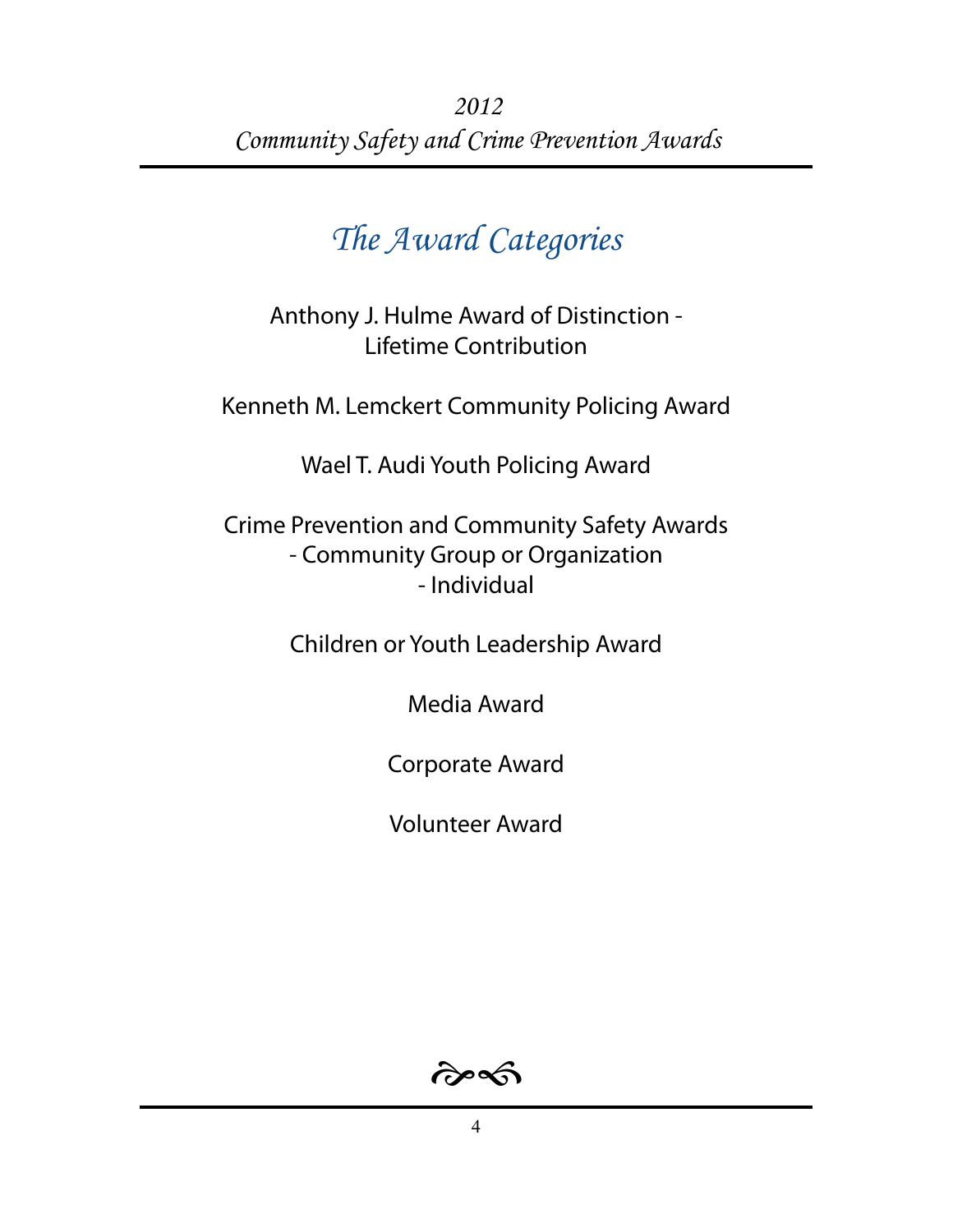# *Anthony J. Hulme Award of Distinction - Lifetime Contribution*

The Anthony J. Hulme Award of Distinction honours a crime prevention practitioner, volunteer, or group for their extraordinary lifetime contribution and commitment to crime prevention and community safety. This award was named in honour of Anthony J. Hulme for his role as a pioneer in crime prevention and community safety in British Columbia. Anthony was one of the original founders of the B.C. Crime Prevention Association.

#### **Edwin Keeling – Sechelt B.C.**

Mr. Edwin Keeling was a founding member of the Pender Harbour Community Police Office in 1995 and has been involved with Block Watch on the Sunshine Coast since 1994. He was responsible for setting up 30 block watch areas between Half Moon Bay and Garden Bay. At 88 years of age, he currently volunteers 200 hours annually plus additional time for special events.

Mr. Keeling has worked in crime prevention since the 1940s, when he first joined the Police Service in the United Kingdom after serving in the military. After two years he was promoted to detective and was selected to attend Hendon Police College, which is staffed by senior officers of New Scotland Yard.

In 1955, Mr. Keeling immigrated to Canada and joined a small, suburban police force west of Toronto. A year later he left to work for a petroleum company and was working in Ottawa in the 1970s when he was asked to sit on a crime prevention committee set up by the Mayor of Ottawa. He worked with the committee's neighbourhood Block Watch program, was responsible for a 12 city block area with nearly 100 homes, and had ten captains under his supervision.

In the late 1980s, Mr. Keeling moved to British Columbia and began volunteering with the New Westminster Community Policing Office. He spent three years working on the Business Watch Program and helped to staff the office.

Mr. Keeling's lifetime contributions to crime prevention efforts demonstrate his leadership and commitment to making communities safe.

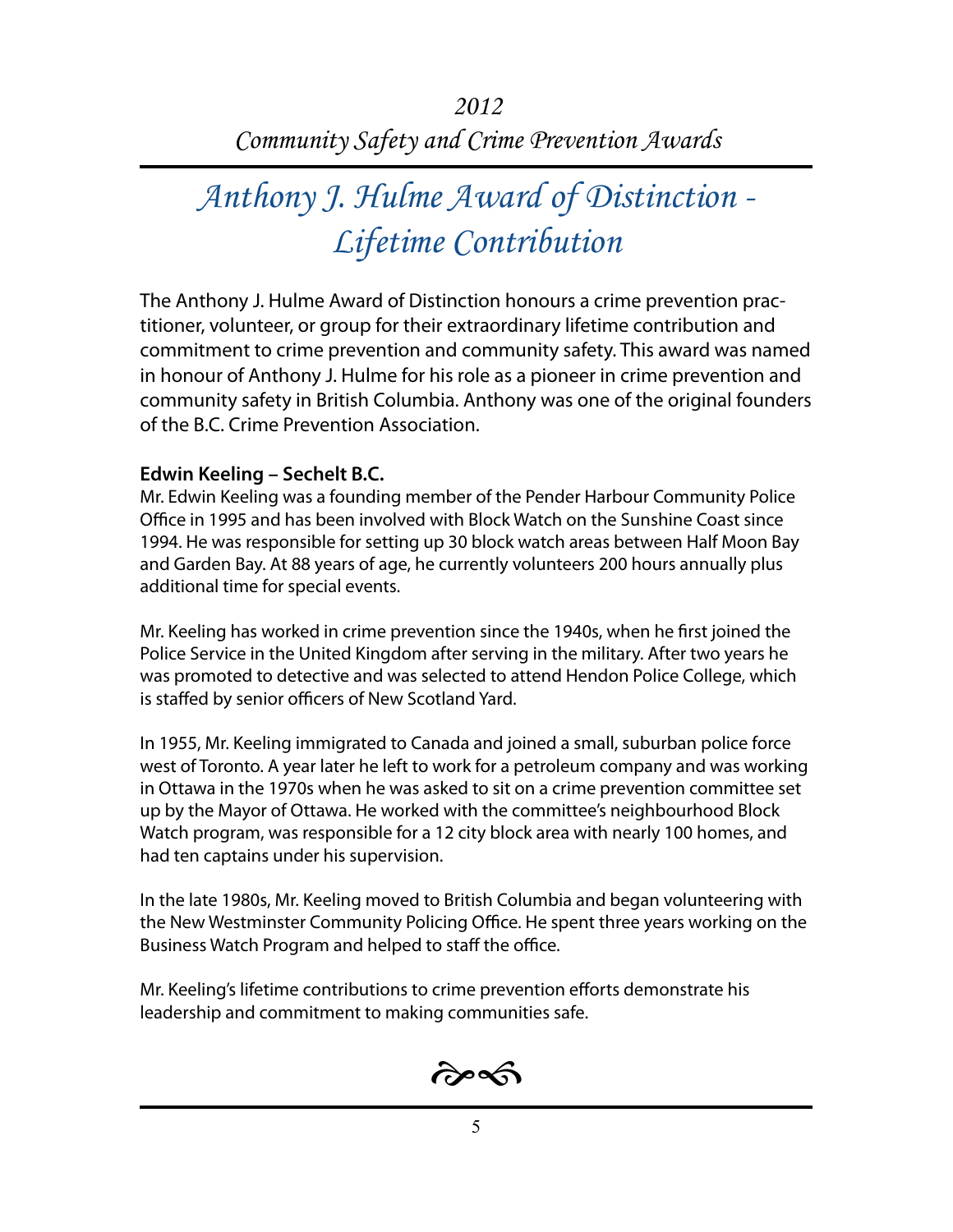### *Kenneth M. Lemckert Community Policing Award*

The Kenneth M. Lemckert Community Policing Award recognizes an individual or community group that has provided exemplary leadership in the area of community policing. The award was named in honour of Kenneth M. Lemckert who played a key role in the Vancouver Police Department's community policing program. Ken recognized the importance of partnerships and the contributions we can make towards solving local problems.

#### **Abeline Stewart – Gingolx Village Government – Gingolx, B.C.**

Abeline (Abby) Stewart has been with the Gingolx Village Government as a social development administrator since February 2010. In 2010, concerned about the dangers of underage drinking in the community, and with the support of the Gingolx Village Government, Abby reinstated an evening foot patrol to keep an eye on the community, to assist intoxicated individuals return home safely, to help prevent vandalism, and to assist at-risk youth. In 2011, after consulting with local youth workers about underage drinking, Abby spearheaded a youth march in the community, which targeted at-risk youth with positive messages and provided guidance from elders. Abby also worked with the Gingolx Village Government to ensure funding and materials (including wood, paper, and paint for signs) for the march. As a result of Abby's efforts, a number of community members in Gingolx are receiving positive messages about treatment options for their addictions.

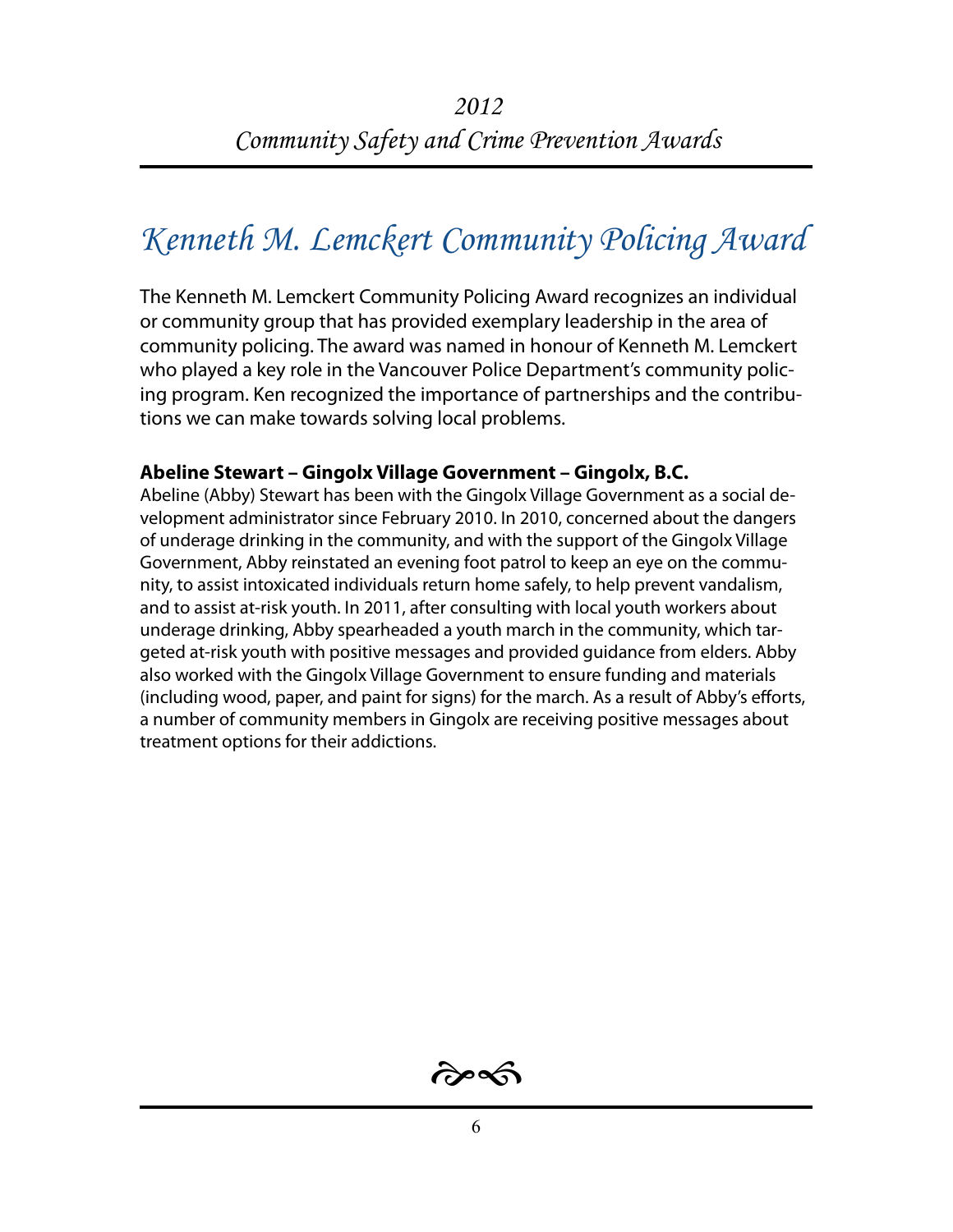### *Kenneth M. Lemckert Community Policing Award*

#### **Constable Heather Brown and Constable Jose Abundo – Vancouver Police – Vancouver, B.C.**

Constable Heather Brown and Constable Jose Abundo work from the Collingwood Community Policing Centre conducting community outreach, crime prevention, and beat enforcement. Constable Brown has been a neighbourhood police officer for seven years and Constable Abundo has been one for three. The duo has a strong commitment and dedication to public safety, innovative approaches, and encourages others to be involved in their communities. They coordinate and respond to 'hotspot' crime problems and locations that impact neighbourhood residents. They use a variety of approaches including bicycle patrols, school visits, community workshops on women's safety, crime prevention, child-proofing, gang deterrence, and domestic violence awareness. In addition to their community policing duties, Constables Brown and Abundo are responsible for recruiting, training, and mentoring over one-hundred community volunteers at the Collingwood Community Policing Centre. Their tireless dedication, sustained effort and long term commitment to their community is admirable.

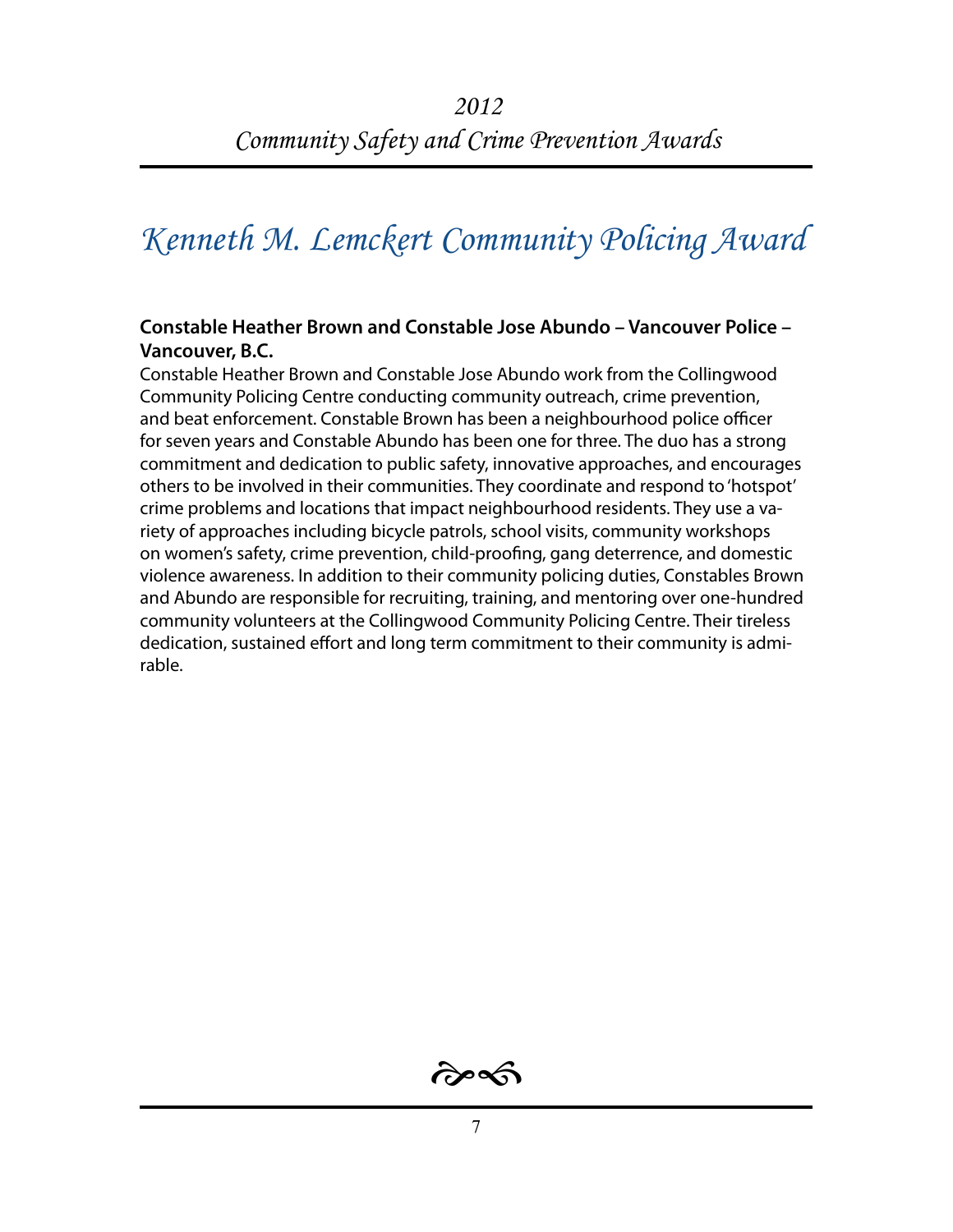## *Wael T. Audi Youth Policing Award*

The Wael T. Audi Youth Policing Award honours police officers who have demonstrated outstanding commitment to working with youth in their communities. The award is in memory of Constable Wael T. Audi, a young and enthusiastic member of the Squamish RCMP, who recognized the potential in youth and encouraged their participation in community safety and crime prevention.

#### **Constable Carrie Durocher and Constable John Davidson – Abbotsford Police – Abbotsford, B.C.**

Constable Carrie Durocher and Constable John Davidson were instrumental in bringing together their community to address the ecstasy issue through a documentary entitled "Operation X." With the invaluable aid of grieving families and friends and with grant funding from the Ministry of Justice, Cst. Durocher and Cst. Davidson created an 18 minute film that details the tragedies of the ecstasy-related deaths of two youth. Cst. Durocher and Cst. Davidson have worked tirelessly since March 2012 (often on their own time) to produce this film. Their work on the project included identifying a production company, creating a script/story board, identifying and coordinating volunteers, securing props/locations for filming, arranging interviews with experts, editing the film, and then screening it to 18 audiences at 15 different schools in the three weeks leading up to the end of the school year. Their work on the film has inspired hundreds of youth to take a stand against ecstasy abuse.

#### **Staff Sergeant Grant MacDonald – Burns Lake RCMP, Burns Lake, B.C.**

Since arriving in Burns Lake in August 2011, Staff Sergeant Grant MacDonald has demonstrated exemplary leadership. His volunteer service and continued focus on youth has resulted in a 200 percent increase in school visits by members of his detachment. He has been instrumental in bringing the Special Olympics to Burns Lake and in a short time the program has grown to a local executive board with community volunteers and offers winter and summer sports to athletes with disabilities. S/Sgt. MacDonald was also instrumental in bringing the Law Enforcement Torch Run in to Burns Lake in 2012. To bridge the gap between the police and the local First Nations youth, S/Sgt. MacDonald partnered with the Lake Babine Nation Youth Centre in 2012 to offer friendly competitive activities between the police and youth.

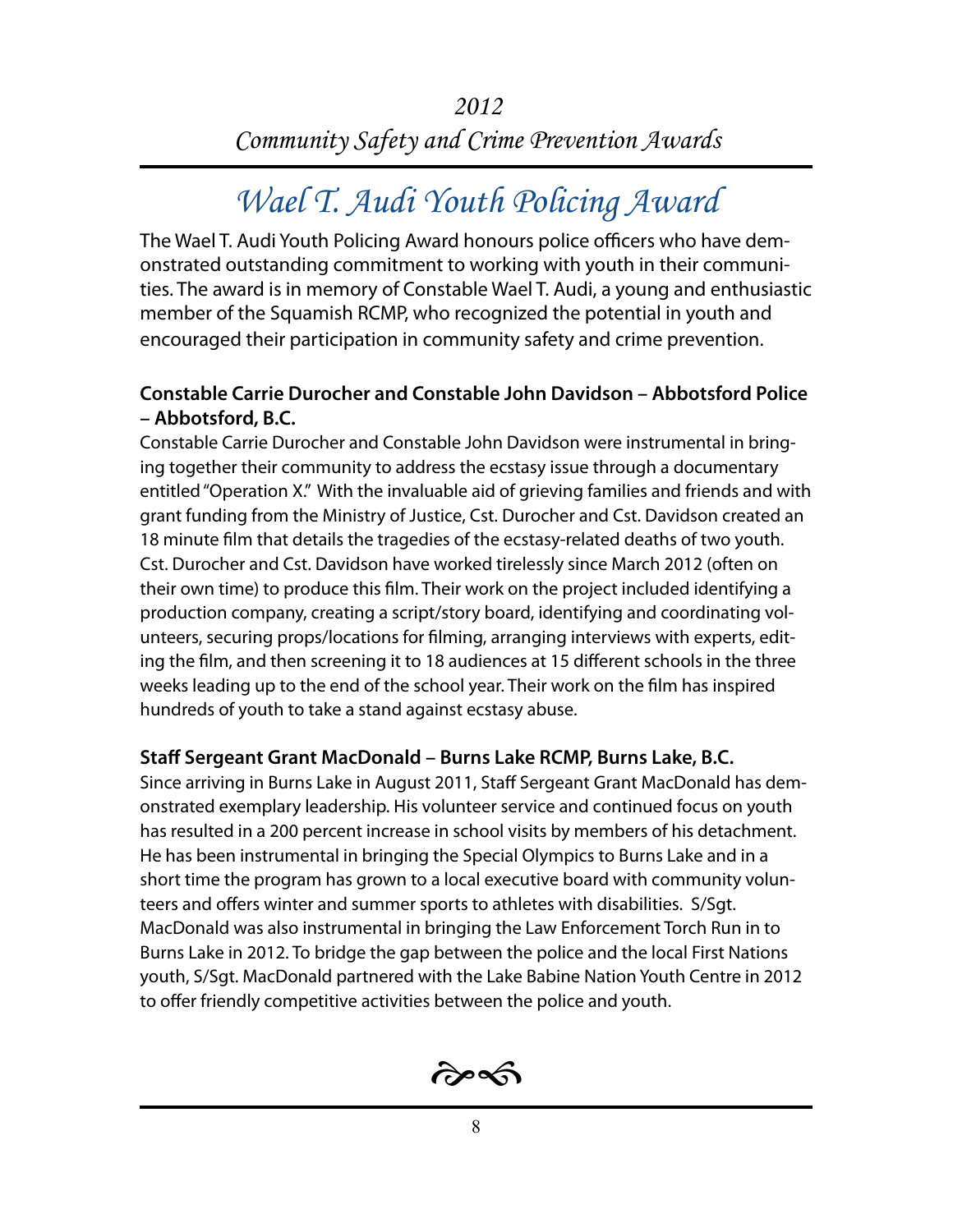# *Crime Prevention and Community Safety Award for a Community Organization*

This award recognizes exemplary leadership through developing innovative projects, key activities or initiatives to promote safe communities.

#### **Ending Violence Association of BC (EVA BC) – Vancouver, B.C.**

Ending Violence Association of BC (EVA BC) is a provincial, non-profit organization that serves as a resource for over 230 community-based services supporting survivors of sexual assault, relationship violence, child abuse, and criminal harassment. In 2011, EVA BC launched a two year public and youth awareness campaign in partnership with the BC Lions Football Club, which focuses on the importance of people speaking up and breaking the silence surrounding violence against women. The "Be More Than A Bystander" program provides tools, language, and practical ideas to help individuals communicate that violence against women and girls is not acceptable. By creating this partnership, EVA BC and the BC Lions have made history – no other professional sports team in Canada has taken on the issue of violence against women.

#### **IRAYL Outreach Program – Surrey, B.C.**

IRAYL is a youth outreach program providing support and resources to youth who gather together on and around the Skytrain stations in the Lower Mainland. Youth outreach workers identify and connect with youth ages 10 – 15 and build relationships. Youth are provided with resources, food, and other items as part of a cross-regional crime reduction initiative. In its four years of existence, IRAYL has developed into an efficient, proactive response for youth in need of a continuum of assistance. IRAYL's involvement in youth issues on Metro Vancouver's multi-modal transit system has provided solutions for at-risk youth. Their ability to provide one-on-one interaction with youth in a non-threatening manner, allows IRAYL workers to identify the specific needs of each individual and follow up with an action plan that is uniquely geared to meet the needs of the youth.

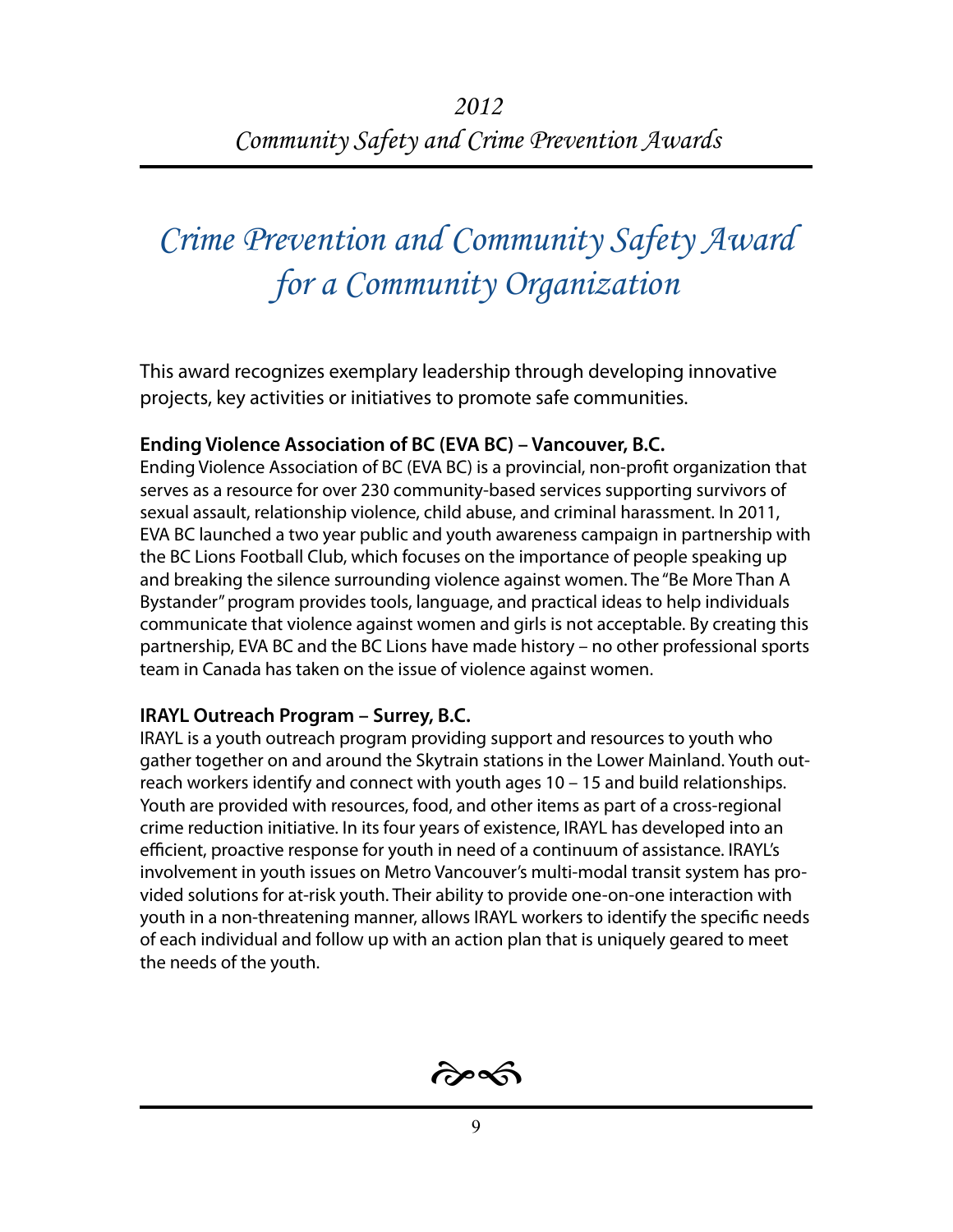# *Crime Prevention and Community Safety Award for a Community Group or Organization*

#### **The John Howard Society of North Island – Campbell River, B.C.**

The John Howard Society of North Island is a charitable non-profit agency with more than 25 years of experience delivering community–based youth services. Their mission is to promote and foster safer and healthier communities by providing appropriate programs of rehabilitation, education, prevention and healing for those who need an opportunity to achieve, maintain, or regain a balance within their communities. The organization primarily serves vulnerable youth and their families, has offices in Campbell River and Courtenay, and additional staff in Duncan, Nanaimo, Parksville, Port Alberni, and Gold River. They also run a number of programs that contribute to crime prevention and community safety, including the Delaware Youth Internet Café and the KidStart Mentoring Program.

#### **SisterWatch Project Committee (SWPC) – Vancouver, B.C.**

The SisterWatch Project Committee (SWPC) is a multifaceted partnership designed to combat violence against women and create a safe community for residents of the Downtown Eastside in Vancouver. SisterWatch was created in 2010 following the outpouring of anger and grief by the Downtown Eastside community following the death of Ashley Machiskinic. In September 2010, Ashley fell to her death from the fifth floor of the Regent Hotel in the Downtown Eastside. SisterWatch initiatives include the installation of ruggedized "911-only" phones in Vancouver's Downtown Eastside neighborhood, town hall meetings, a speakers' bureau, a SisterWatch telephone tip line, a SisterWatch website, a reward for information about the death of Ashley Machiskinic, and several major proactive investigations targeting predators in the Downtown Eastside that proved highly successful, resulting in numerous arrests and serious charges.

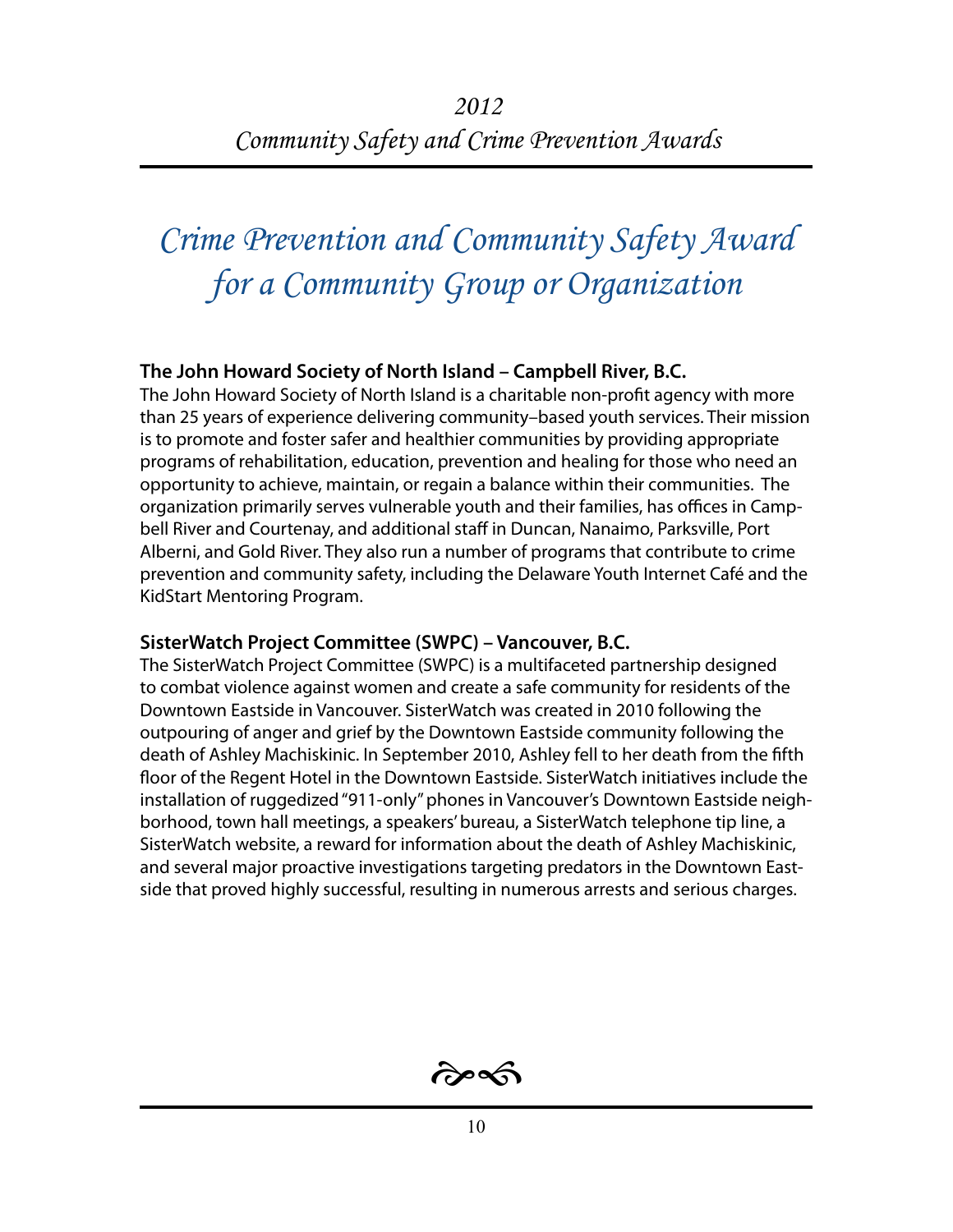## *Crime Prevention and Community Safety Award for an Individual*

This award honours exemplary leadership in the area of crime prevention and community safety and contributions to the development of innovative projects, key activities or initiatives to promote safe communities.

#### **Sergeant Donovan Tait – New Aiyansh, B.C.**

Since joining the Nass Valley Detachment in December 2011, Sergeant Donovan Tait has forged a model relationship between citizens of the Nisga'a Nation and the RCMP members stationed around the valley. After a number of young adults in the community were charged with drug trafficking and other offences, Sgt. Tait worked with community and justice partners to establish alterative justice forums. Youth were given the opportunity to share their experiences and help repair the harm they had caused to the community. The outcome of those sessions was an improvement in relations between youth and the community and the entrenchment of alternative justice forums in New Aiyansh as an effective approach to youth justice. In addition to his work in New Aiyash, Sgt. Tait continues to work with neighbouring villages to assist at-risk youth.

#### **Constable Kimberly Delwisch – Smithers B.C.**

Fifteen year veteran police officer Constable Kimberly Delwisch has been working as the First Nations Community Police officer in the Smithers Detachment for the last three years, serving the communities of Smithers, Wet'suwet'en and Lake Babine Nations. As part of her outreach activities in the community, she delivers presentations at local schools on topics such as bullying, drugs and alcohol awareness, and internet safety. As well, she assists with a parents' support group, and frequently goes door to door speaking with residents to discuss any concerns they may have about the community. In an effort to address the issue of women's safety, due in part to dangers associated with the Highway of Tears and the high rate of domestic violence and sexual abuse in Aboriginal communities, she started a girls group for young teens called "Girls in Forward Motion/T'et aku Nis hed ilh" (Wet'swuet'en). With the generous assistance of local volunteers and limited funding, the program focuses on career development, education, cultural activities, self awareness, and other factors to help provide girls with tools to protect themselves and stop the cycle of abuse.

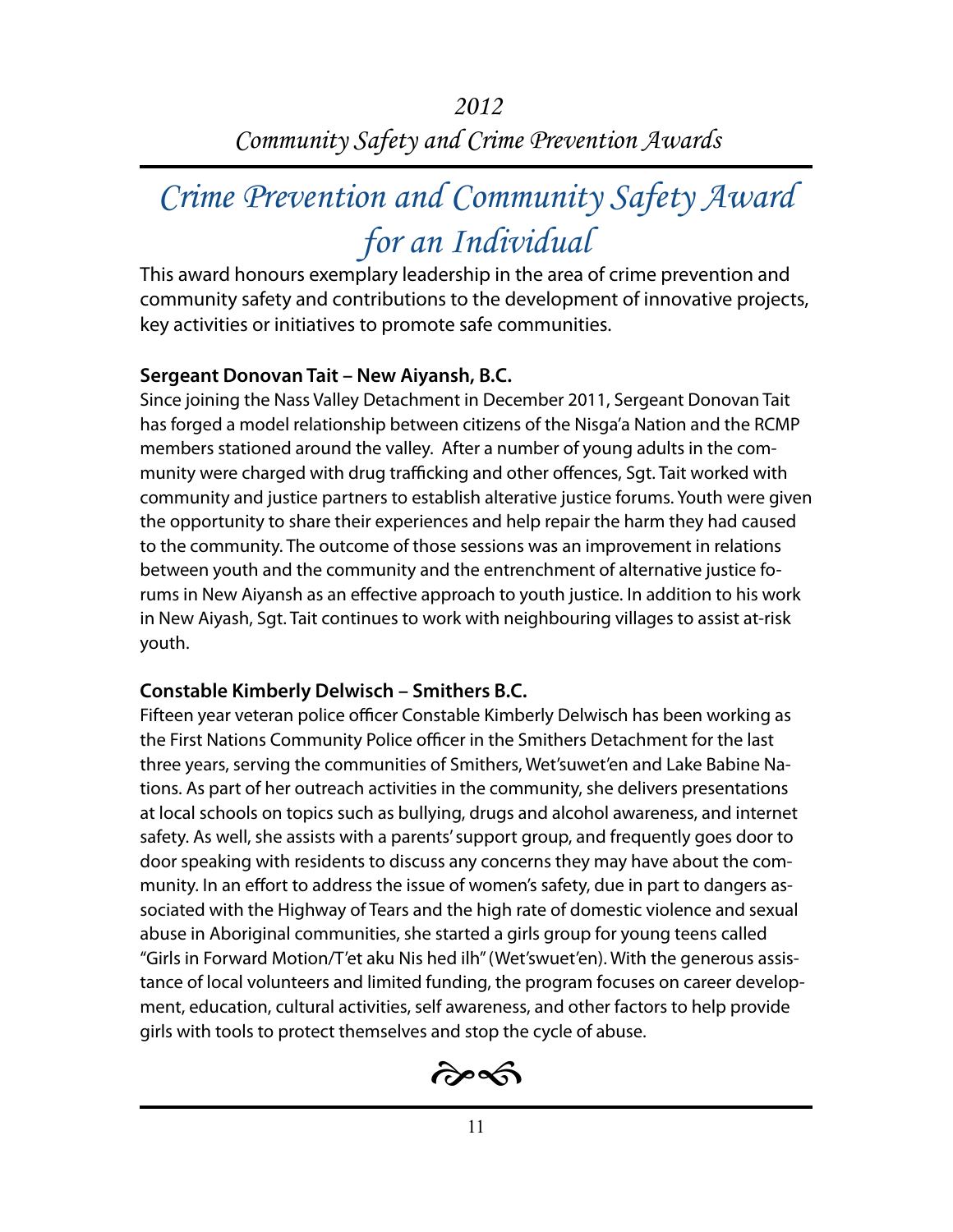*2012 Community Safety and Crime Prevention Awards* 

*Crime Prevention and Community Safety Award for an Individual*

#### **Ron Shonk – Keremeos B.C**

Ron Shonk has served as the Keremeos RCMP Victim Services Coordinator since January 2009. In 2009, Ron was instrumental in the development of the "Proactive Violence Prevention Project" (PVPP), which was a community-wide, grassroots effort to raise awareness, and to educate and take preventative action on domestic violence, bullying, sexual assault, date rape, and elder abuse. During the nearly two and a half years the project has been in operation, Ron has researched, written and submitted over 16 press releases and letters to the local weekly newspaper. Based on his work with abused and assaulted spouses, Ron developed the "Men Together: Saying NO to Violence Against Women and Children Initiative", which strives to capture the attention of abusers, to challenge their behaviour, and to offer them resources for change. The program currently serves over 100 of the Valley's male residents and workers ages 16 and over. As a natural follow-up to "Men Together", working through the larger South Okanagan-Similkameen's Violence in Relationships Committee (VIR), Ron helped to develop and find start-up funding for the "Change for Good" Program (CFG), which counsels abusers in four locations throughout the South Okanagan-Similkameen.

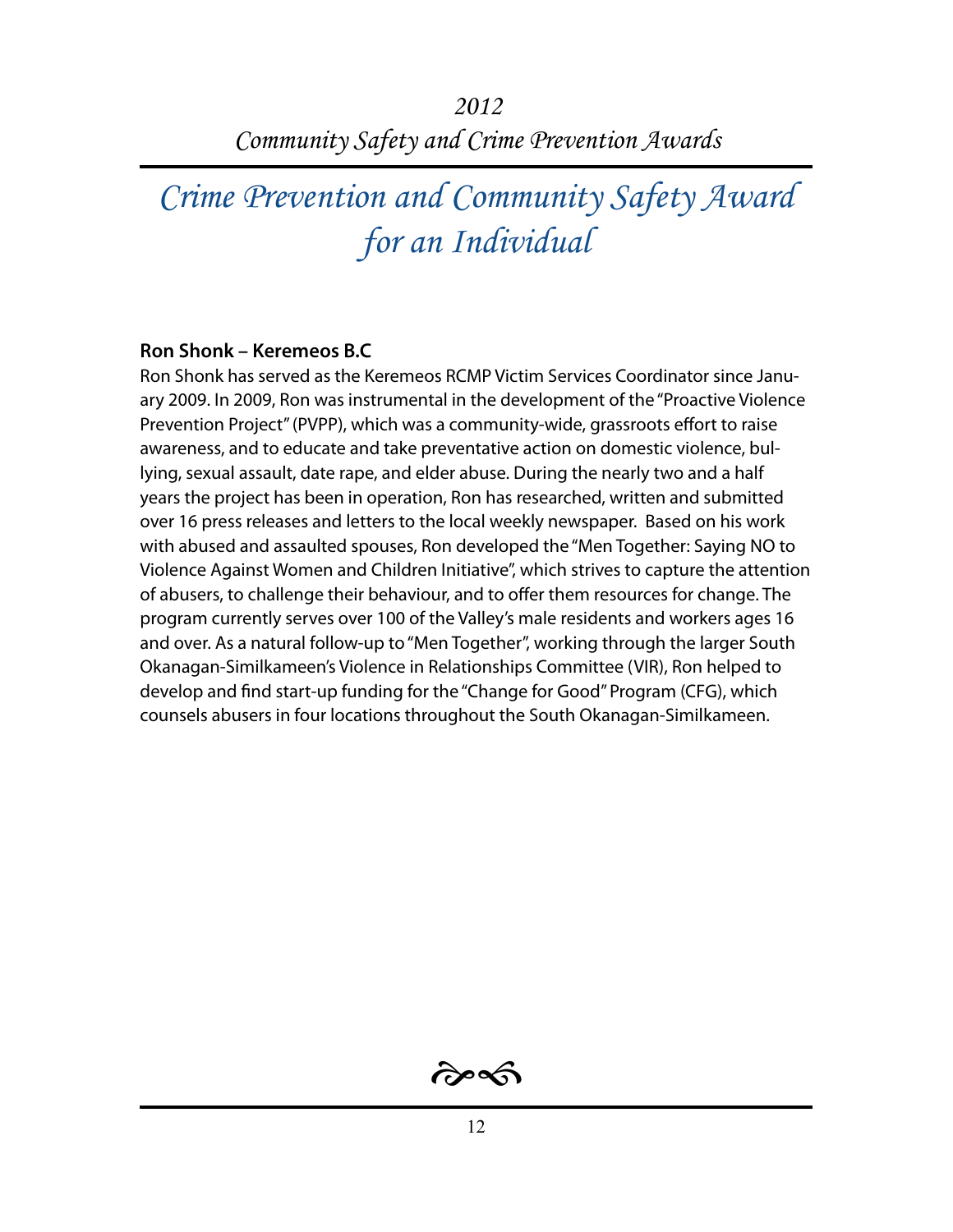# *Children or Youth Leadership Award*

This award honours positive role models for children or youth in their community and encourages their active participation in crime prevention and community safety projects.

#### **Josh Eisner – Coquitlam, B.C.**

In 2010, eight year old, grade-four student Josh Eisner spearheaded an anti-bullying initiative at Porter Street Elementary school where he organized the production and sale of custom t-shirts during Pink Shirt Day. In 2011 for Pink Shirt day, Josh designed a logo, contacted companies for quotes, and marketed pink shirts for sale at his school. He also led an art project with the approval of a teacher and the school principal to develop cut-out wooden t-shirts that would be painted pink to raise awareness about bullying. Over 350 shirts were hung on school fencing as a visual reminder that bullying at Porter Elementary School will not be tolerated. Through his persistence, Josh was able to find a corporate sponsor to cover the costs of the wood and a local business stepped up to supply materials. In 2012, Josh organized and implemented a plan for each student in the school to have the opportunity to create custom pink buttons, which were worn during Pink Shirt Day. Josh's outstanding leadership skills and involvement in the community are rare for someone his age.

#### **Sowchea Elementary School – Fort St. James, B.C.**

After the tragic death of Nolan Alexis on November 4th, 2011 in Fort St. James as a result of a motor vehicle accident, grade 6 and 7 students at Sowchea Elementary School organized the "Be Seen Be Safe" project to distribute reflective bracelets to every child in Fort St. James, and in the Nak'azdli, Tl'azten and Yekoochee First Nations. This initiative aims to educate and promote traffic safety in honour of Nolan's memory. Through community support the youth were able to get 2000 bracelets and posters printed and laminated. Presentations were conducted in all schools in the area on traffic safety. Students proudly wear reflectors on their boots, ankles, wrists, arms, hats and backpacks. In February 2012, BC MLA John Rustad commended the students for their efforts and spoke about the project in the BC Legislature.

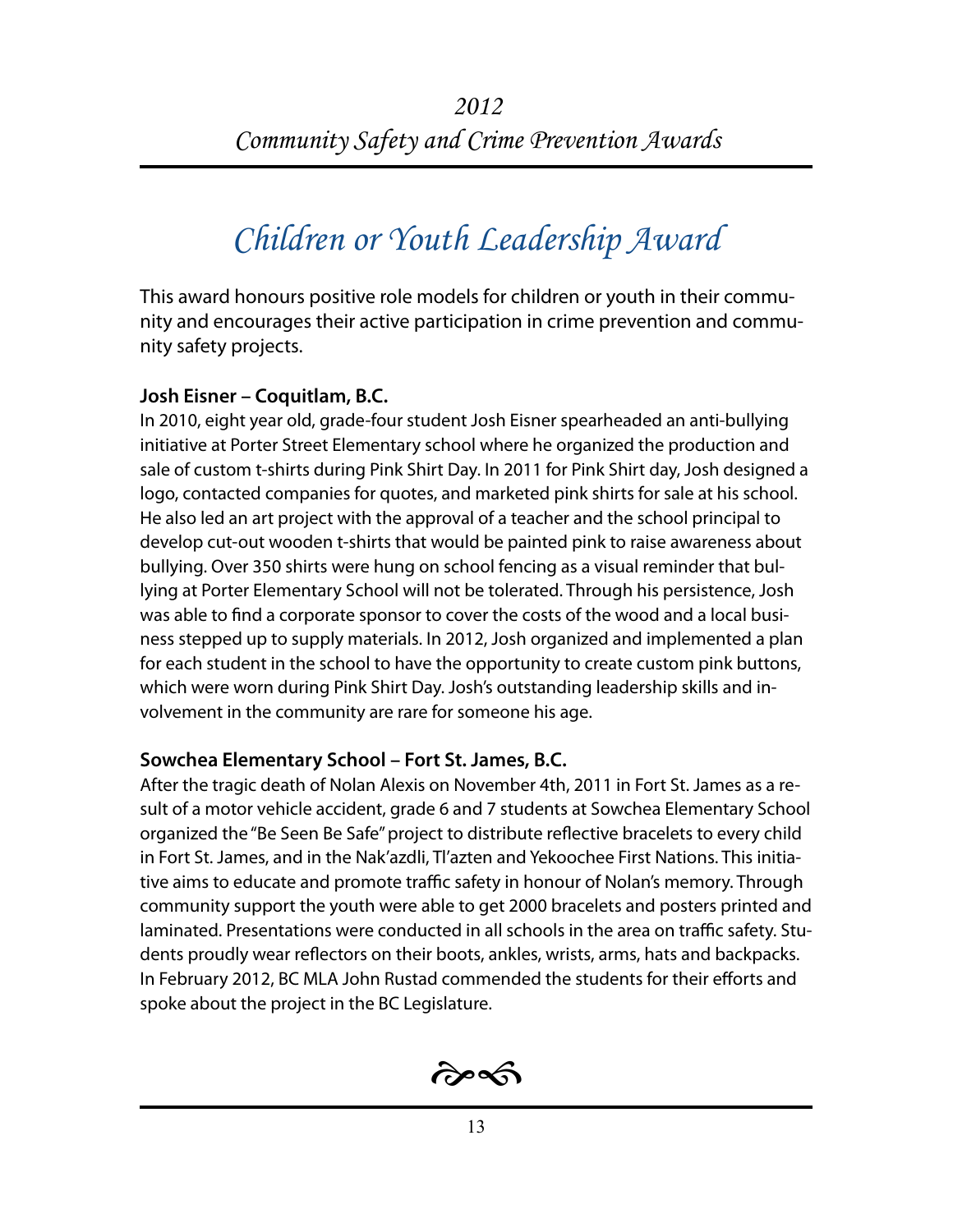# *Children or Youth Leadership Award*

#### **Squamish Community Policing Student Volunteers – Squamish, B.C.**

The Squamish RCMP Detachment supports a small yet very active Youth Community Policing and Crime Prevention Unit. Avinash Bharti, Tarjoyt Bisla and Harpreet Minhas are dedicated and energetic Youth Community Policing Volunteers. These three volunteers regularly lend their time to various crime prevention programs including Speed Watch, Cell Phone Watch, Business Link, and special events. In fall 2011, they enthusiastically accepted the challenge of initiating a new community safety project on distracted driving. With limited resources and zero budget, they were also instrumental in planning, creating, and implementing an educational awareness video and oral presentation that was delivered in March 2012 at their local high school.

#### **Charlene Smith – Roberts Creek, B.C.**

When Charlene Smith was in grade 9, she witnessed a grade 12 student overdose on drugs in the middle of the street. She stepped in and administered CPR, which ultimately saved the youth's life. Through this and other experiences, Charlene realized that drinking, drugs, and sexual exploitation are serious issues in her community and she brainstormed what she could do to make a difference. When she was in grade 12, Charlene created a crime prevention program designed to reach every student in elementary and high school across the Sunshine Coast. Charlene organized presentations by Odd Squad Productions on drug prevention and by Children of the Street Society on sexual exploitation. She also liaised with over 15 schools and canvassed her community to help raise the funds to cover the cost of travel for workshop facilitators, and she promoted the workshops to several media outlets.

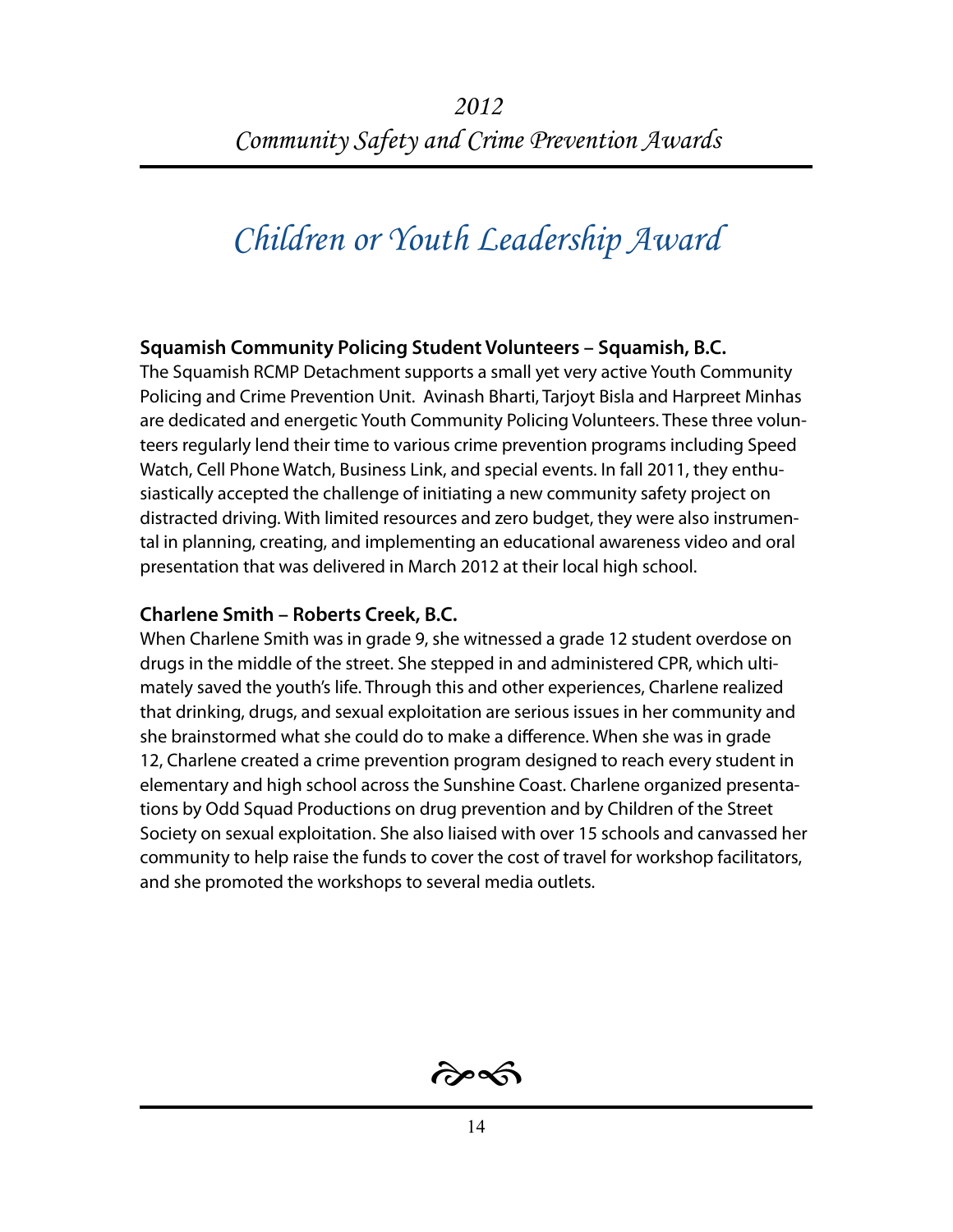### *Media Award*

This award honours an individual's commitment to actively promoting crime prevention and community safety programs either by audio, visual, and/or written methods.

**Constable Jagmeet Dandiwal and Costable Harbir Sangha – Richmond, B.C.** In 2011, Constable Dandiwal and Constable Sangha undertook an initiative to engage the Punjabi and South Asian Community by making regular appearances on Radio 1550 AM to discuss their policing careers and talk about youth gangs, bullying, identity theft, pedestrian safety, and various other crime prevention-related topics. The radio show is conducted in Punjabi and is broadcast live to thousands of listeners in BC and parts of the United States. The program has been very well received by the Punjabi community and helps to build partnerships, generate community safety awareness, and dispel police stereotypes.

 $\hat{\sigma}$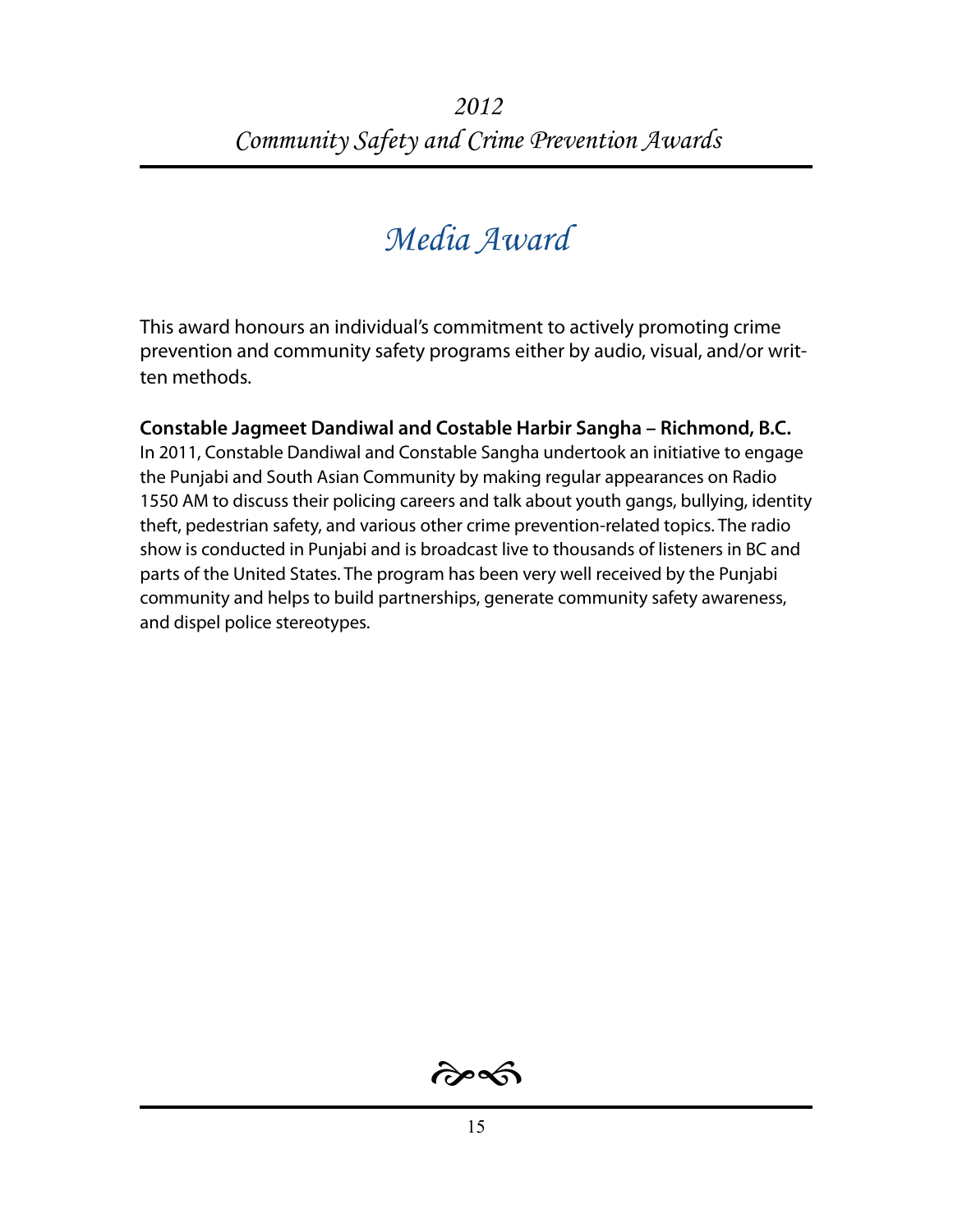### *Corporate Award*

This award honours an organization for outstanding contributions towards crime prevention and community safety strategies.

#### **BC Lions Football Club – Surrey, B.C.**

For the last three years, the Lions Pride program, coordinated by the BC Lions Football Club, has inspired youth to be active, make positive choices and excel in their lives. This outreach program targets at-risk youth and helps them to make positive choices in their lives and steer clear of gang involvement. Through mentorship, school presentations and recreational activities, BC Lions players share their life stories and challenges with youth throughout BC.

The program runs each spring with star Lions players visiting grades 8 through 12 students in the lower mainland, as well as visiting communities across the province such as Prince George, Kelowna, Kamloops, Vanderhoof, and Fort St. James. Players visit schools, share their personal stories on how football helped them steer clear of criminal activity, and lead the youth in a 45 minute activity that highlights the importance of teamwork, commitment, and hard work.

As part of the Lions Pride Initiative, a four-team flag football league for at-risk youth holds practice sessions throughout the month of April with select BC Lions players. Players are able to provide one-on-one mentoring for at-risk youth during these sessions. A tournament is then held in May that engages police, parents, and other community members. All youth selected to participate in the flag football program are provided tickets to the football season.

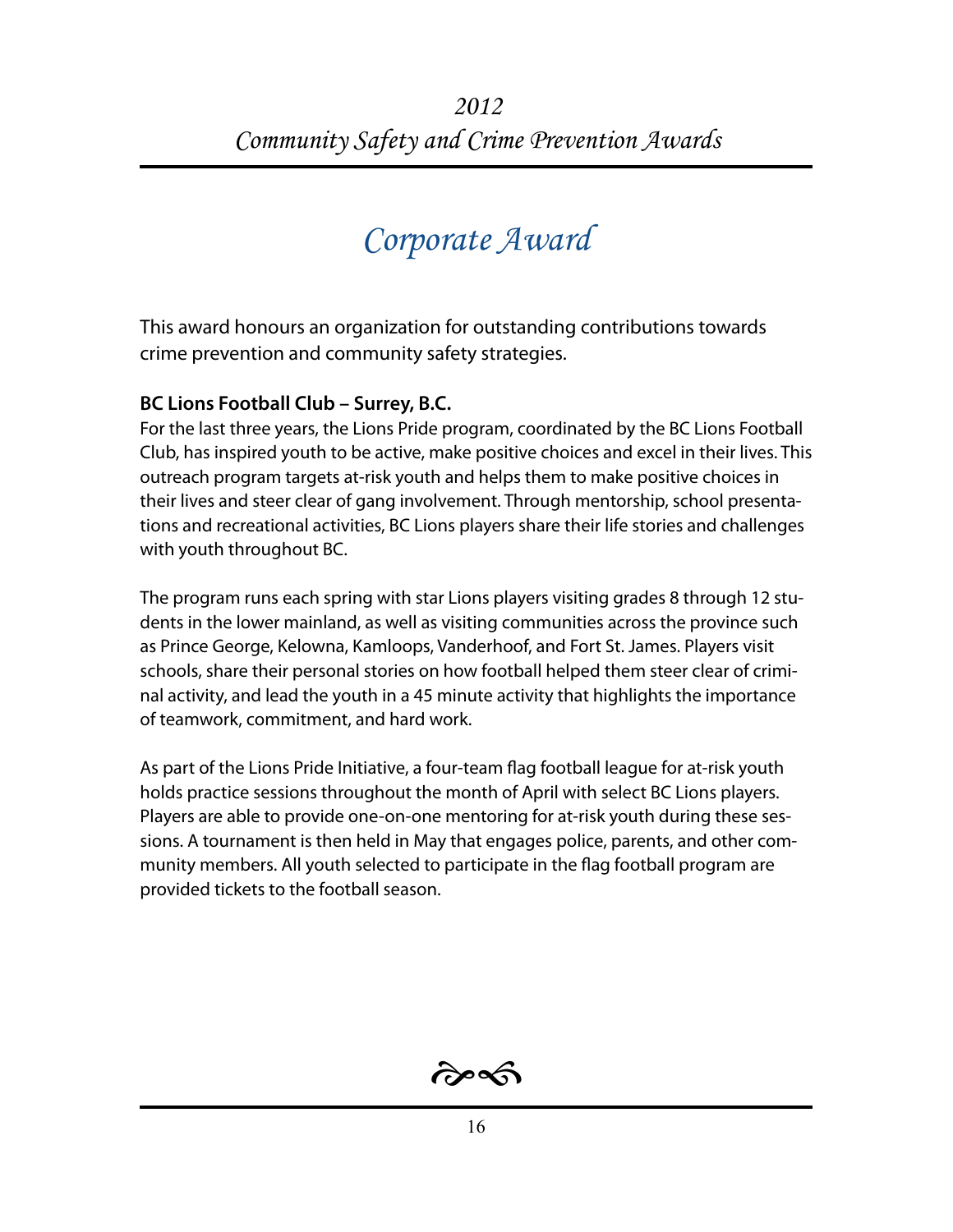### *Volunteer Award*

This award honours an individual's commitment to their community through outstanding contribution towards crime prevention and community safety.

#### **Margo Banks – Parksville, B.C.**

Margo is the president of the District 69 Citizens on Patrol Society (COPS), which is a well organized and highly motivated group comprised of more than 100 volunteers split over five regions on Vancouver Island (Nanoose Bay, Parksville, Qualicum Beach, Arrowsmith, and Bowser). COPS works closely with the Oceanside RCMP and patrols areas and 'hot spots' identified by the RCMP. Margo is instrumental in motivating volunteers, organizing schedules, planning meetings, is a zone director, and maintains a regular patrol route of her own. Although these duties take many hours a month, she is always available by phone and e-mail to liaise with ICBC and the RCMP. Prior to joining COPS, Margo was instrumental in outfitting five mid-island RCMP Police Service Dogs with protective Kevlar vests, a project close to her heart.

#### **Karen Bowman – Surrey, B.C.**

Karen Bowman founded "Drop it And Drive" in 2010, to help end distracted driving by making it as socially unacceptable as drinking and driving. Three months following the program's launch, her young daughter was injured by a distracted driver, making the cause all the more personal. Karen is a hardworking advocate and an exceptional spokeswoman. Karen volunteers at least five days a week promoting "Drop it And Drive", delivering high school presentations and corporate risk management workshops, creating and maintaining relationships, writing press releases, responding to inquiries from media and others, researching information for presentations, and maintaining a website. The partnerships she has developed with the Surrey Fire Service, the Surrey RCMP, Young Drivers of Canada, and Klein Lyons, along with support from community sponsors like the Canadian Automobile Association, play a substantial role in the success of her national education program. Her commitment, perseverance, and innovation are demonstrated by the many diverse ways that she gets the message out that distracted driving is a significant risk to all on our roadways.